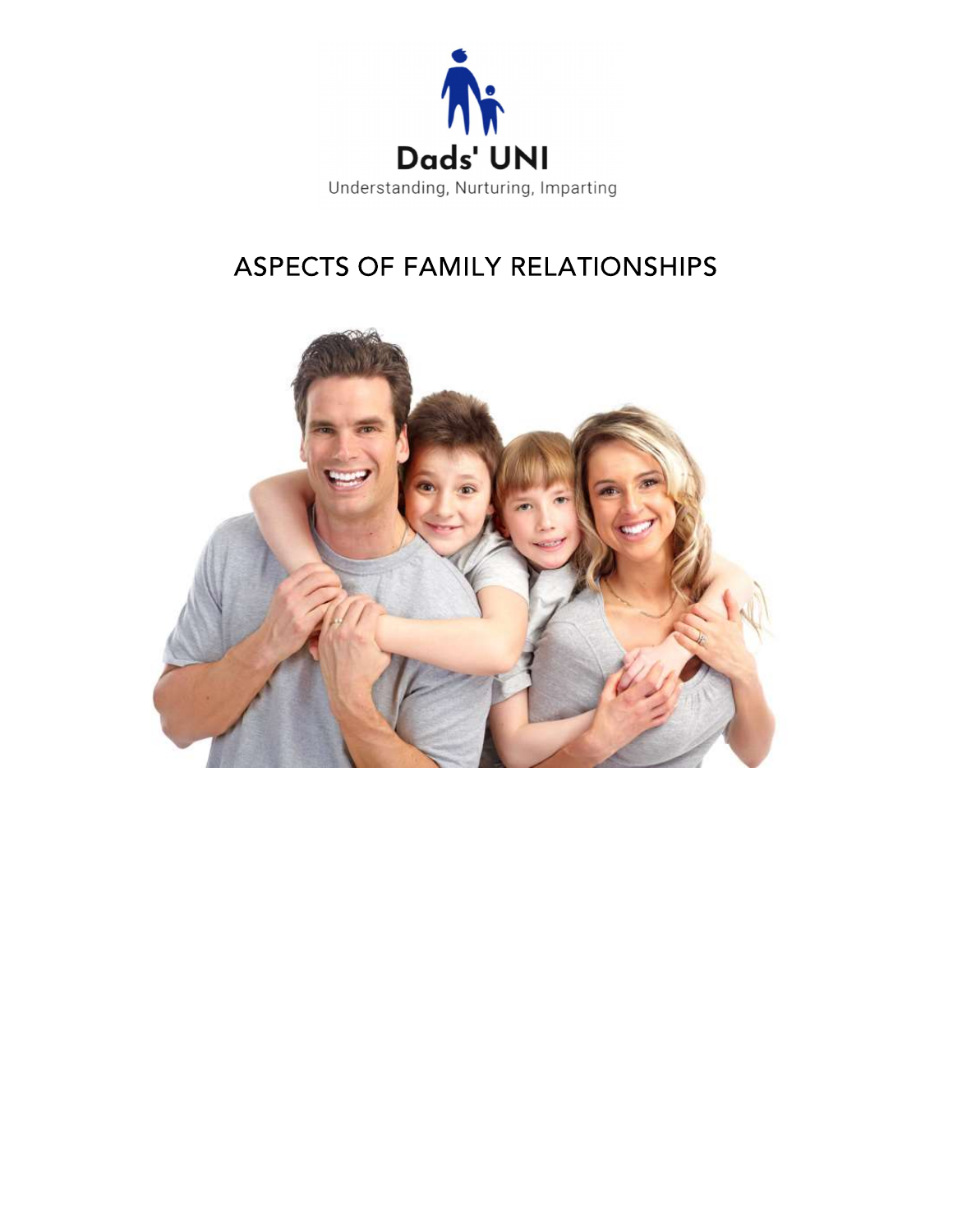# Contents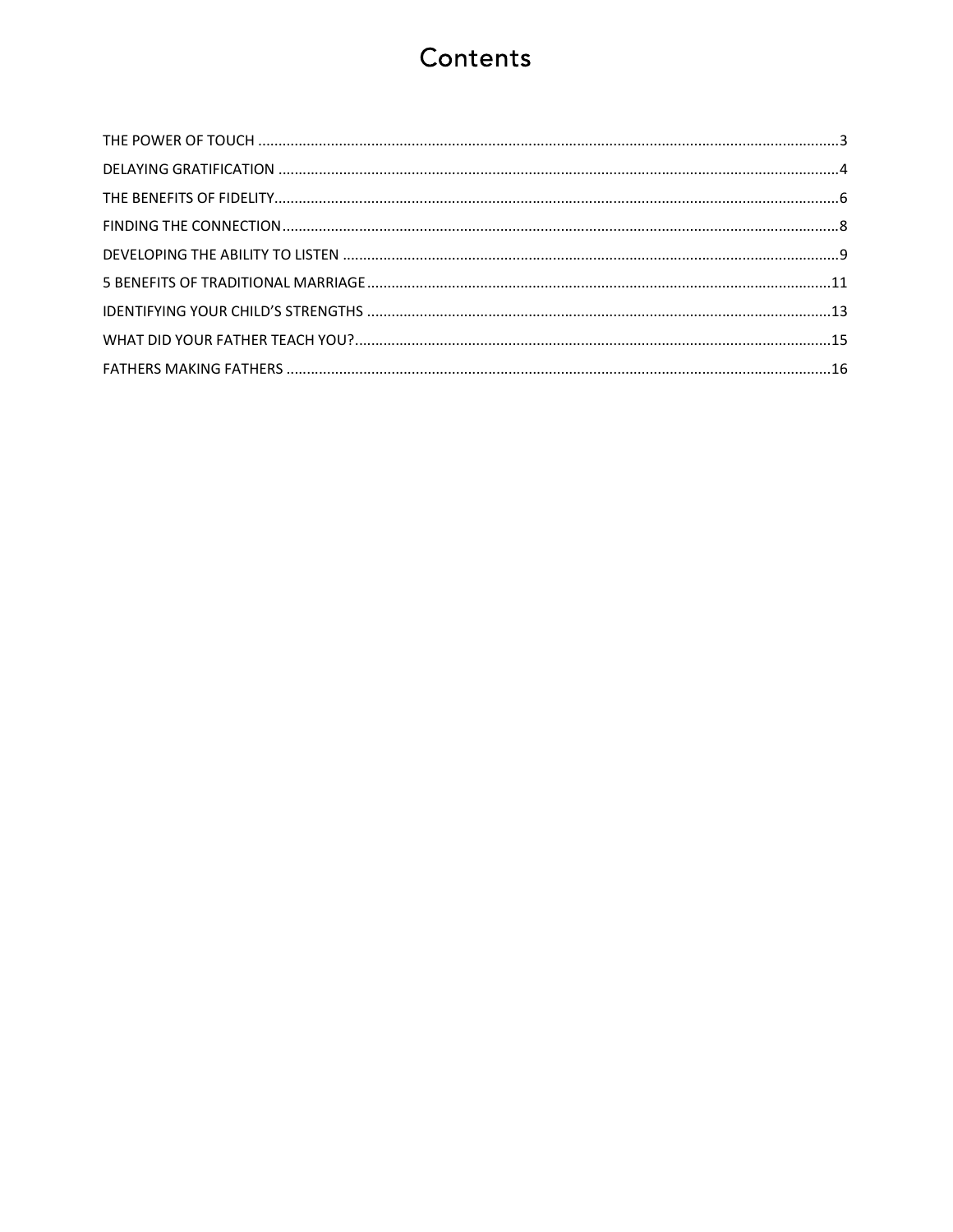## THE POWER OF TOUCH

In many households around the world the Power of Touch is under utilised, or rarely used at all except in a negative sense. Touch as one of our major sensory inputs is designed to help us feel our way in the world, is it hard or soft?, is it hot or cold? etc. With our sense of touch we learn much as we grow as a child, exploring new things and through it connecting to our world. As life changing as touch is in opening up new levels to a young child's mind through playing, touch between human beings exceeds it.

Now because of the world we live in and the widespread abuse of power in things pertaining to the human body I must clarify some significant points. When I am speaking of the power of touch in this teaching I am not speaking in any way of physical or sexual abuse, but rather as an opportunity to communicate kindness and understanding between a father and his child.

One of the challenges we face as men and fathers is that many of us were not raised in homes where love and affection were shared freely, and so in many ways we remain emotionally stunted in this fantastically fulfilling area of life. This does not mean that we can not learn and change as a man and become more of an affectionate father to our own children than we ever received as a child. Sometimes the pathway to our own emotional freedom may involve forgiving our fathers or even both parents for being emotional recluses, understanding that they too may have been brought up in homes without loving touch.

A child's needs are not merely physical things like food, shelter and clothing, but they also have emotional, mental and spiritual needs. As a father you have a unique opportunity to impart your love to your child through the power of touch, and by doing so you will change your child's life and future. Whether it's picking up and holding your new-born baby in the hospital ward or comforting a crying child at 3 am while your wife tries desperately to get some sleep, a father's love is a powerful force in a child's life.

Hugs and cuddles with daddy on the bed or couch are a great way to begin to develop your child's emotional diet for the enjoyment and acceptance of touch, and once activated this often becomes a lifelong closeness in your relationship. Whether it's a ruffling of your son's hair as he heads out the door on the way to school or holding your daughter's hand as you walk through the local shopping mall, there are many opportunities daily that present themselves for us as fathers to express the love we feel for our child.

Positive parenting occurs when we as fathers communicate love and kindness to our child through touch, imparting the very best part of ourselves to their hearts. When children are lovingly held and caressed they feel an incredible sense of acceptance, they know the strengthening of belonging to a family. Touch has the power to heal hurts both emotional and physical, and as we develop this ability and make it part of our relationship with our child, we will go a long way to blessing their life and future.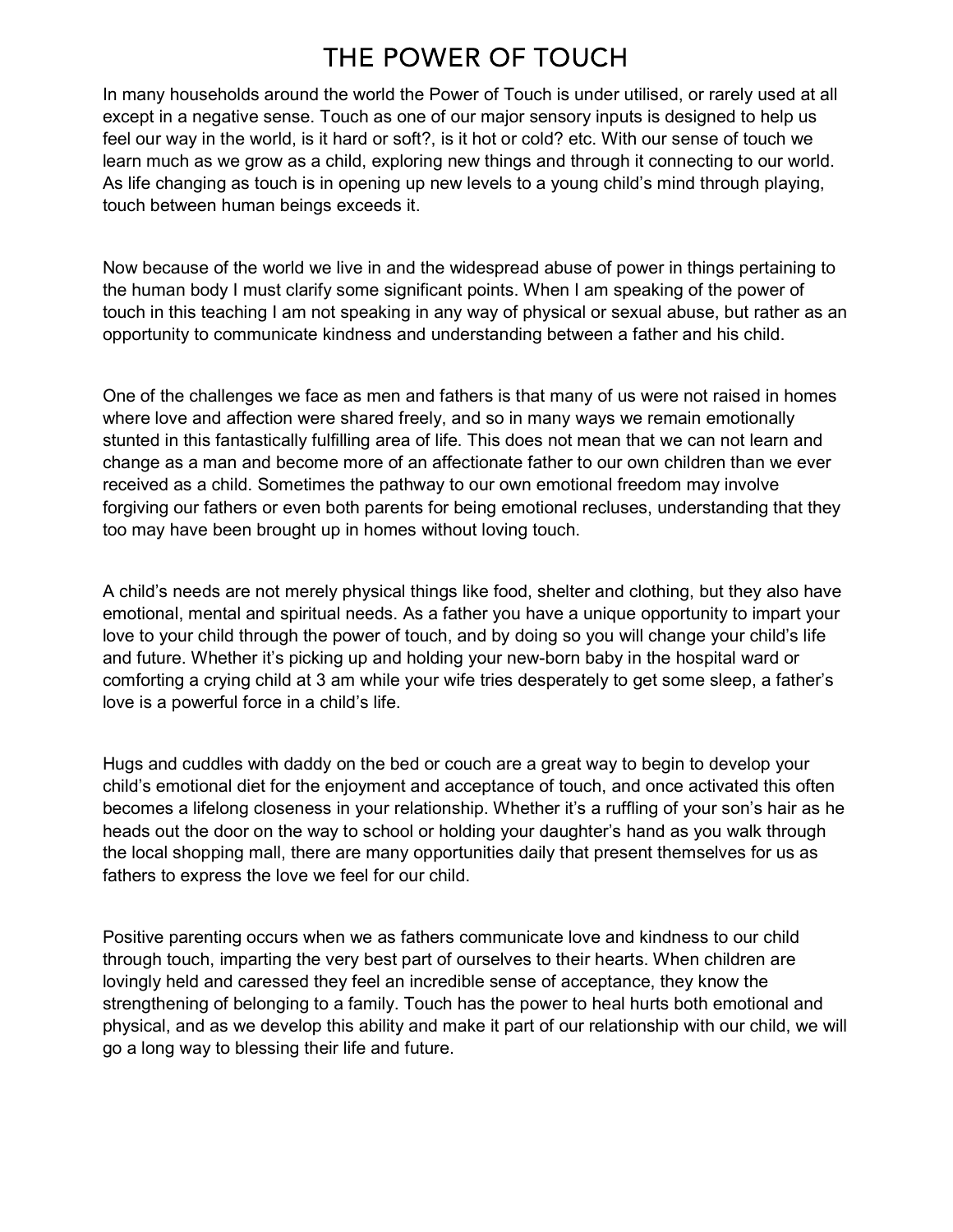## **DELAYING GRATIFICATION**

As a father you have a huge say in deciding what you allow and what you don't allow in your own home. Each parent has to consider exactly what they will teach their children, for in doing so you will in a major way be shaping the future of their young lives. Every decision made has consequences, wise decisions well-considered usually result in positive outcomes, while rash decisions not thought through properly often have undesirable ramifications.

I have observed a growing trend of adults who are parenting toddlers and/or parenting children who consistently make decisions based upon supplying immediate gratification to their child. These parenting decisions are often made just to 'keep the peace', and avoid a 'behavioural melt down' in the middle of a department store. I don't think the parents realise that they are actually training their child that this type of behaviour is 'acceptable in society' and even 'required' in life if you want to get your own way. Their child will not thank them in the years ahead if they end up in a prison cell after having assaulted someone because they couldn't get their own way!

Many other parents get caught up in 'following trends' or the latest celebrity 'parenting styles' without any significant thought about what the results of those decisions will be. Giving your young daughter scantily clad dolls as a child will begin a train of thought in her mind that this is the way she should dress and act when she is older, because 'it's obviously alright with dad!'. The gift once given sows a seed thought in a young mind, a seed that will grow into maturity and shape a life accordingly.

A major part of being a parent is preparing your child for life as an adult. Allowing any child everything their heart desires without due consideration of the consequences that will ultimately follow is setting them up for massive failure as an adult. Delaying gratification is an effective way to train your child about the realities of life, that it often requires hard work and patience to achieve our goals in life and they don't just 'appear' because we want them to!

Self-control is only developed through having to control yourself! It is a character trait that must be exercised if it is to be developed properly. If we want our muscles to grow we have to exercise them regularly, they don't just grow big themselves unless we put in the hard work! Teaching your child to control their emotional outbursts is vital if they are to become successful in adult life, because no-one wants an employee who is 'out of control'.

There are 4 main steps in training up your child:

- 1. Teach them clearly what is and what is not acceptable behaviour! We must clearly articulate that there will be discipline for breaches of the boundaries.
- 2. Reinforce the training by utilising disciplinary tactics whenever they breach the boundaries that we have set up.
- 3. Appreciate their good behaviour with encouragement and praise.
- 4. Be consistent in enforcing both discipline for breaches and praise for their accomplishments.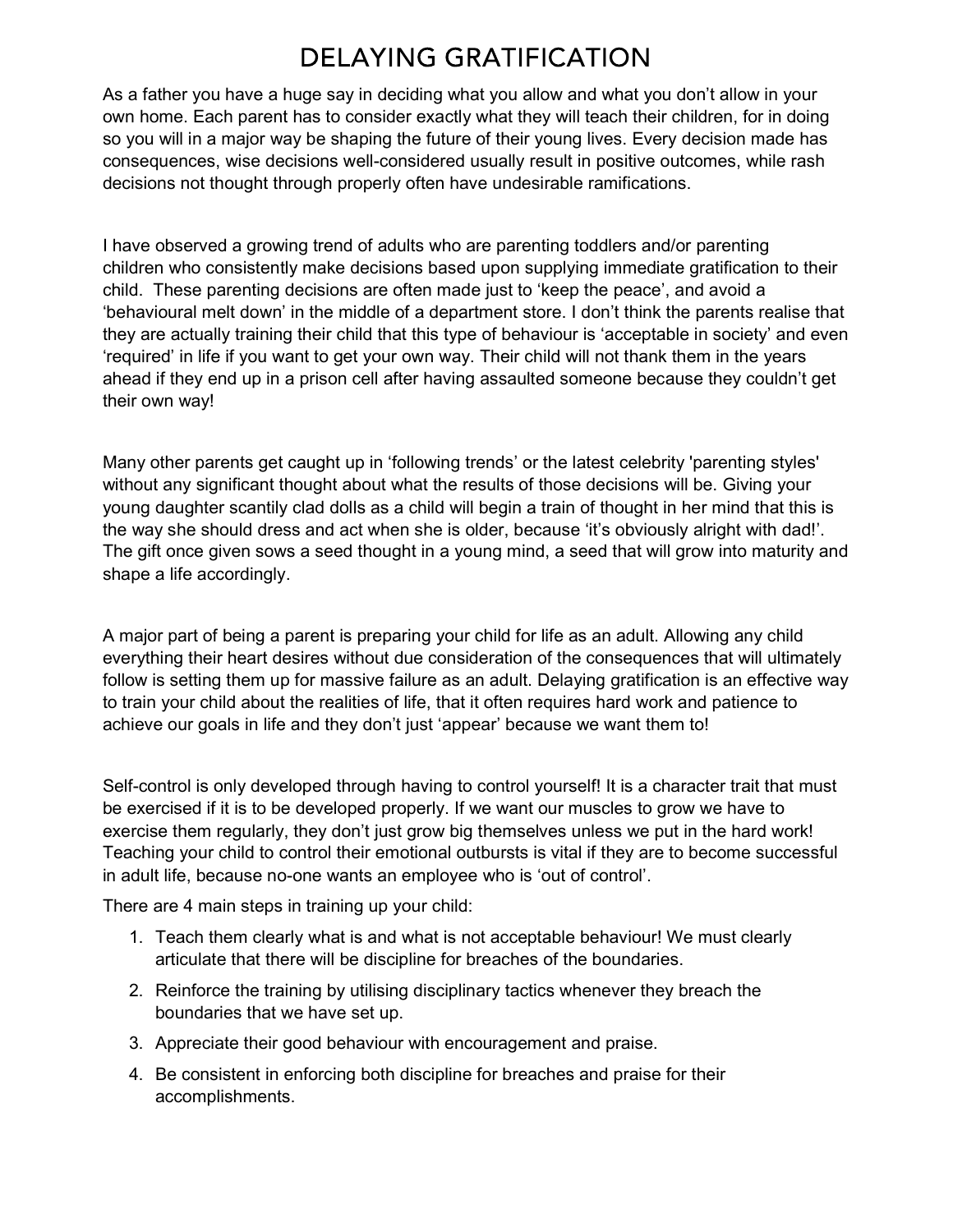Being a parent means that we can't just be the 'nice guy' all the time, there will be times when we as guardians of our children's future must be firm and say No! Every father wants his child to grow up and have a happy and successful life, delaying gratification is a big step toward helping them achieve it!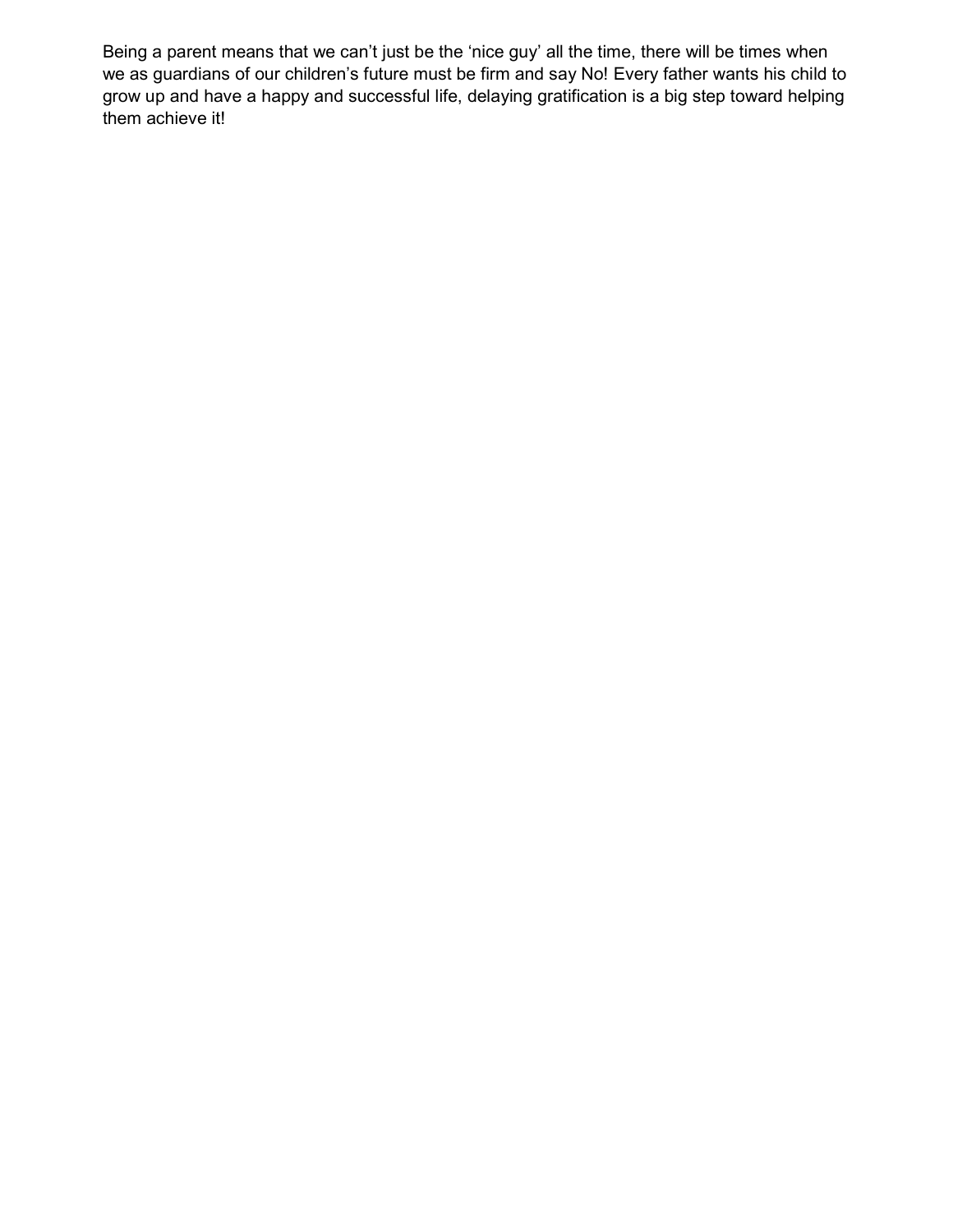# THE BENEFITS OF FIDELITY

We live in a world that has forgotten its foundations, and neglected those very things that could make it strong again. Many children are growing up today without really knowing their own father and some have never even met him. Is it any wonder that todays children struggle with a sense of identity and belonging, when the most important part of who they are and where they come from has been denied them. Now there are many reasons why couples break up and I'm not here to apportion blame, but to turn our focus toward the real victims of this catastrophe, the children.

The word 'Fidelity' is rarely used these days, but it has a depth of meaning that can empower your family with strength and endurance. 'Fidelity' means faithfulness to a person, cause or belief , demonstrated by continuing loyalty and support. The word 'Fidelity' also comes with the added sense that it is an act of honour and therefore to those who understand 'honour' it has a built-in power to bring about its own fulfillment by steeling our willpower with courage and selfsacrifice.

Consider if you will a world where a man and a woman fall in love and stay together all the days of their lives. They get married and have children and together they form a new family that loves and cherishes every member of that family, and refuses to allow that family to be divided or broken. This couple and this family are the strongest members of our society, and these are the reasons why:

- This couple has understood the value of true commitment to each other and will not allow anything to come between them
- They have both realised that although there will always be challenges in married life, that what they have is worth fighting for and 'the grass in not greener on the other side of the hill'
- They realise that when they got married they chose to lay down their own selfish desires and serve their spouse until they were parted by death
- They have become parents now and that life changing act has come with a great responsibility, a responsibility that they don't take lightly
- They realise that each of their actions have far-reaching consequences and they consider wisely before making rash decisions
- They realise that little eyes are watching them for clues and understanding of how to live life, and that if they set a bad example it will impact upon their own child's future
- They understand that one of the greatest things a parent can give his child is 'stability', and that this vital ingredient is required if a strong future is to be built
- They understand that the strength of their relationship to their spouse is the foundation of the home they are trying to build and will forever benefit or hinder their whole family.

So much of what we do or fail to do as parents will impact the lives of our children. Without doubt it is the parents who have both the greatest power and the greatest responsibility to shape the future of their child. Children prosper in a loving family environment where both parents are present and fully involved in the parenting process, and our faithfulness to our spouse enables us to build upon a firm foundation and grow the family we always wanted. If our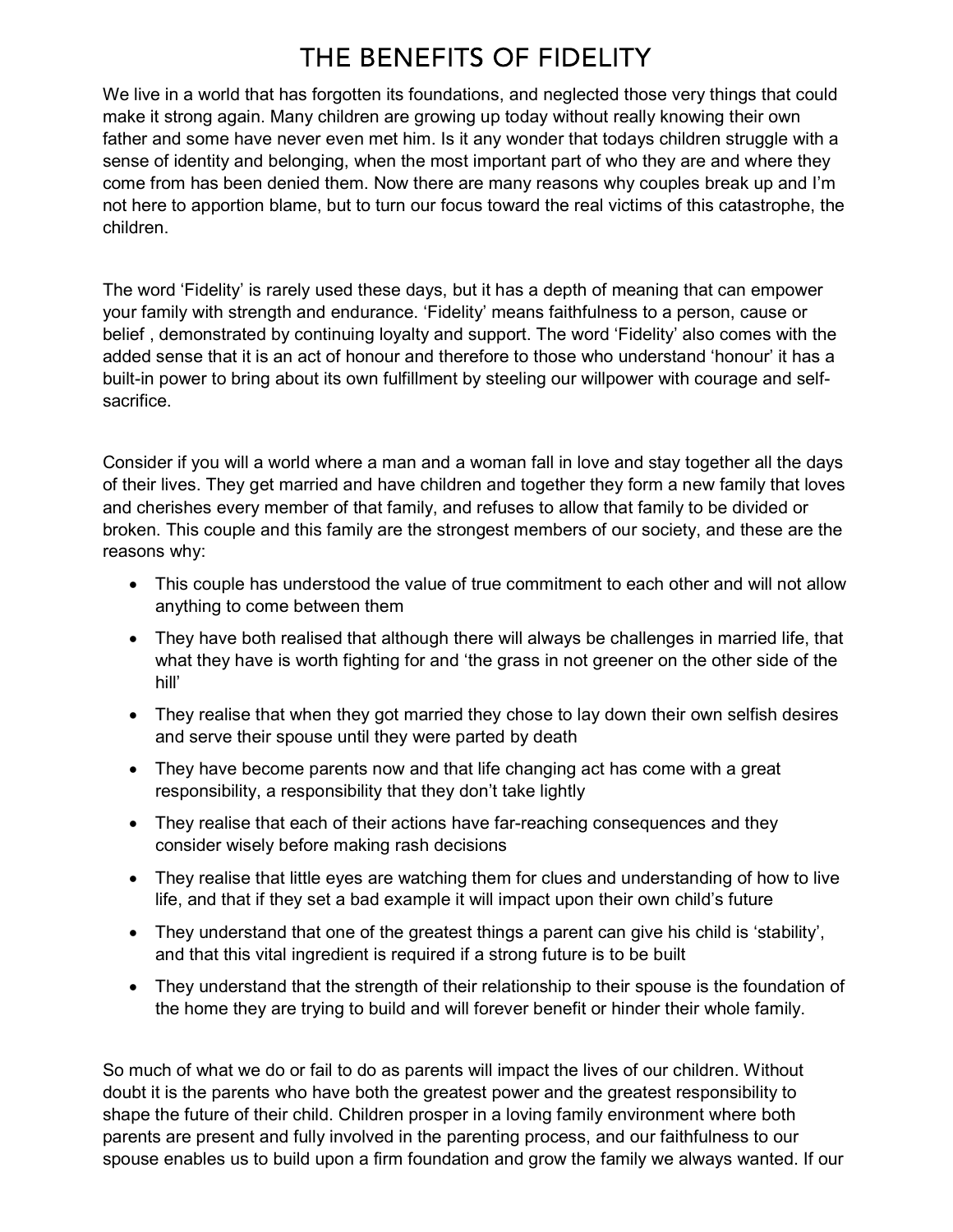parenting goals include the raising of resilient children we should seriously consider the benefits of fidelity.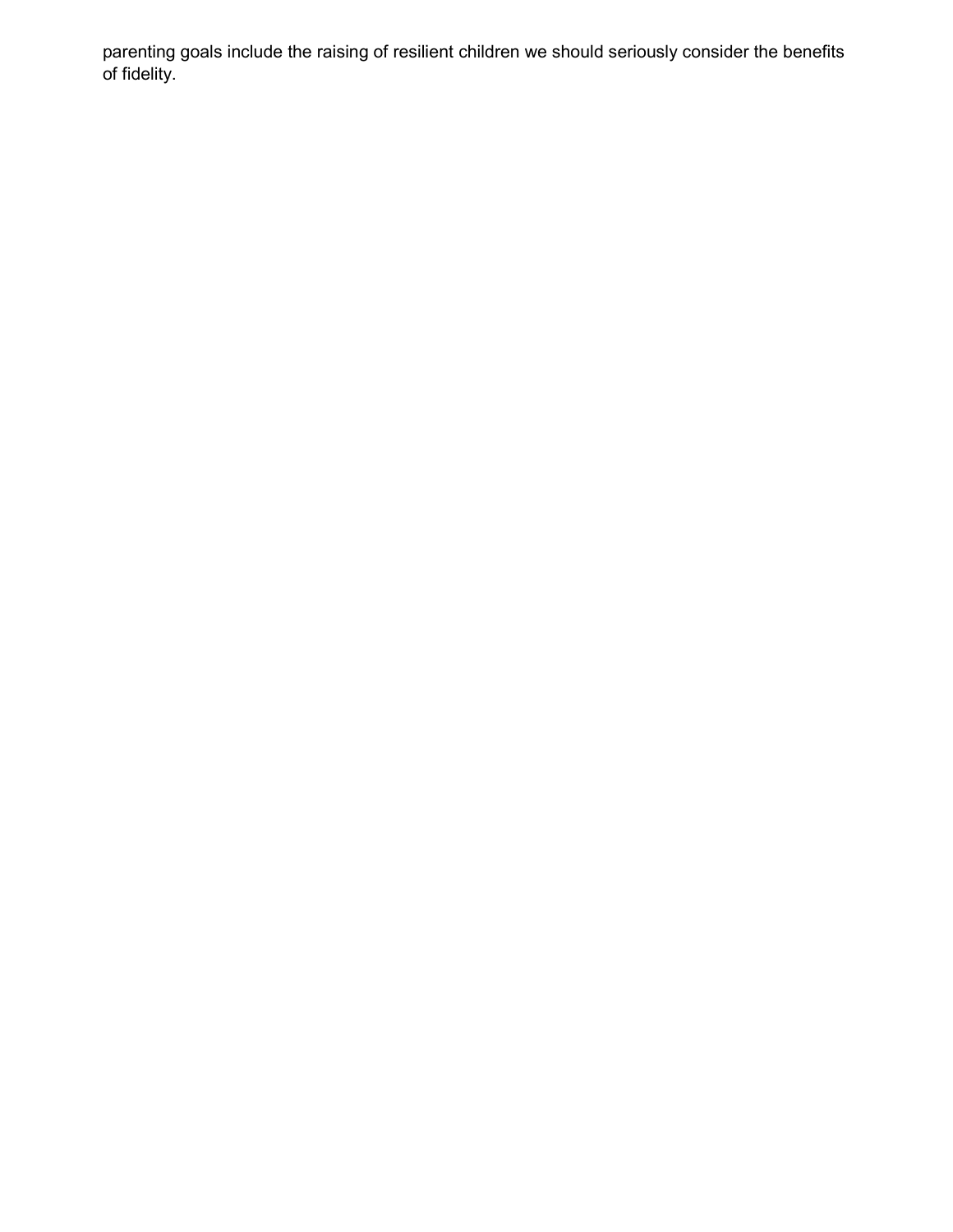## **FINDING THE CONNECTION**

I think one of the most wonderful aspects of being a father is experiencing those special times when you really seem to 'connect' with your child. These times can not be scheduled or forced in any way, they just seem to happen and when they do all the hard work we have invested into the relationship with our child is forgotten in the joy of life's blessing.

To love and to be loved is man's most basic emotional need and by understanding this we are enabled both to give and to receive love at a much higher level than without it. When our child is born it has many requirements that we as parents need to ensure are fulfilled: the baby needs to be fed and changed regularly, it also has to be washed and put to bed in a quiet safe environment. All these areas take huge amounts of time and effort for you and your wife, but they are merely physical requirements and not the total of what your child really needs.

Your child needs to be loved. Your child needs the comfort of being held often and softly spoken to by the people who would do anything to protect it and keep it safe. The bond we form with our child is not merely emotional, but in truth it has a deeper more eternal or spiritual aspect. Finding that deep and powerful bond of love between you is what life is really all about as a father. Whether we are still developing our parenting education by reading a parenting magazine or listening to a parenting expert on the television, we can all take a huge step forward initially by parenting with love.

When fathers learn to open up our hearts in love continually to our children, those special times of bonding can be experienced more often. It might be found sitting together fishing by a riverbank, or celebrating a victory of their sporting team, or just sitting quietly reading together in the same room. Sometimes it may be found in sharing the loss of a family pet together, or taking the time to help a little old lady cross the street. These special moments can not be orchestrated but merely experienced.

Taking the time regularly to listen to your child, really listen, enables the closeness between you to grow and not evaporate. When a father consciously seeks to take part in what the child wants to do, it makes the child feel accepted and special. It might be going shopping or having a tea party with your daughter, or playing basketball or a video game with your son.

To find the connection we are seeking in our relationship with our child we need to meet our child in their world, and not expect them to come into ours! It is my greatest desire that each father would be enabled to experience the joys of really connecting with their child at a deep and abiding level, for when this happens life suddenly begins to make a lot more sense.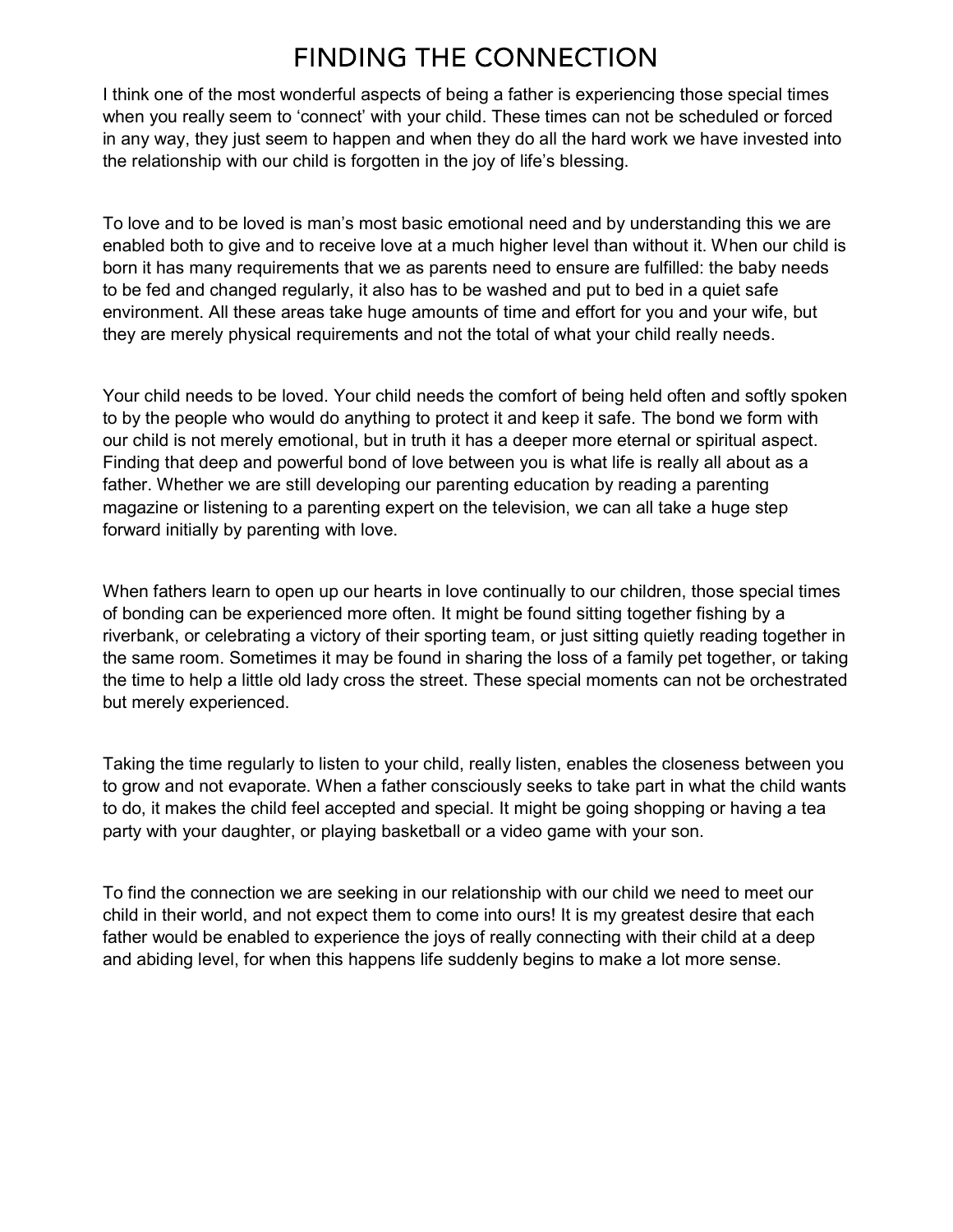# DEVELOPING THE ABILITY TO LISTEN

One of the most advantageous things a father can do to benefit his child in the long-term is to develop the ability to listen. Every child is an individual and as such has unique dreams and hopes for their life. We as fathers can not assume that we know what our child wants unless we are firstly prepared to ask them. Being able to hear what your child is really saying is paramount if we are to effectively meet their needs in life. It is important that we as fathers do not fall into the habit of listening merely to reply, before we first listen to understand.

From the moment our wife's pregnancy has become full term and our children are born they begin to cry out in need, and as a parent it is our job to meet those needs as best we can. Initially the baby cries out because it is cold after being delivered, and needs to be cleaned and warmed up with blankets. The next in a series of cries is often one denoting hunger, telling us that the baby now needs to be fed as it no longer receives nutrients automatically from the mother.

One of the challenges of being a parent is being able to identify what each cry is for eg. I'm tired, I'm hungry, I need my nappy changed etc. The quicker we as a parent can identify what the need is, the quicker we can move to meet it. Our parenting goals should always include ensuring that these most basic needs are met.

Throughout the life of your child their cries for help will change as they change and mature, but our role and responsibility as their parent remains constant. Whether we are parenting kindergarten children or parenting teens in high school we need to become a good listener if we are to succeed as a father. By really listening we begin to hear on another level, and by really hearing we begin to understand at a deeper level.

Often all our child needs is someone to listen and hear what they are really saying, and then to show them loving support and encouragement. Following are some basic principles for developing an awareness of how and when to develop a listening ear:

- Set aside some time each day to sit down and have a chat with your child
- Make sure you arrive home ready to listen, for it is in those first few moments that your child often wants to tell you about their day
- Ensure that you regularly ask them about how things are going at school and who they are friends with (This gives them an opportunity to vent about frustrations they may be facing)
- Show an interest in the things they are interested in, listen, observe and interact on their level
- If you miss their sporting game, make sure you follow-up by asking them how they thought they and/or the team played ( Showing your interest and support encourages them to continue pursuing an active/healthy lifestyle)
- If they discuss something personal with you make sure you keep it in confidence
- Follow up on your previous discussions by asking how things are progressing (This lets them know that you really were listening and are interested and caring as a parent)
- Get into the habit of talking to them and praying with them before they go to sleep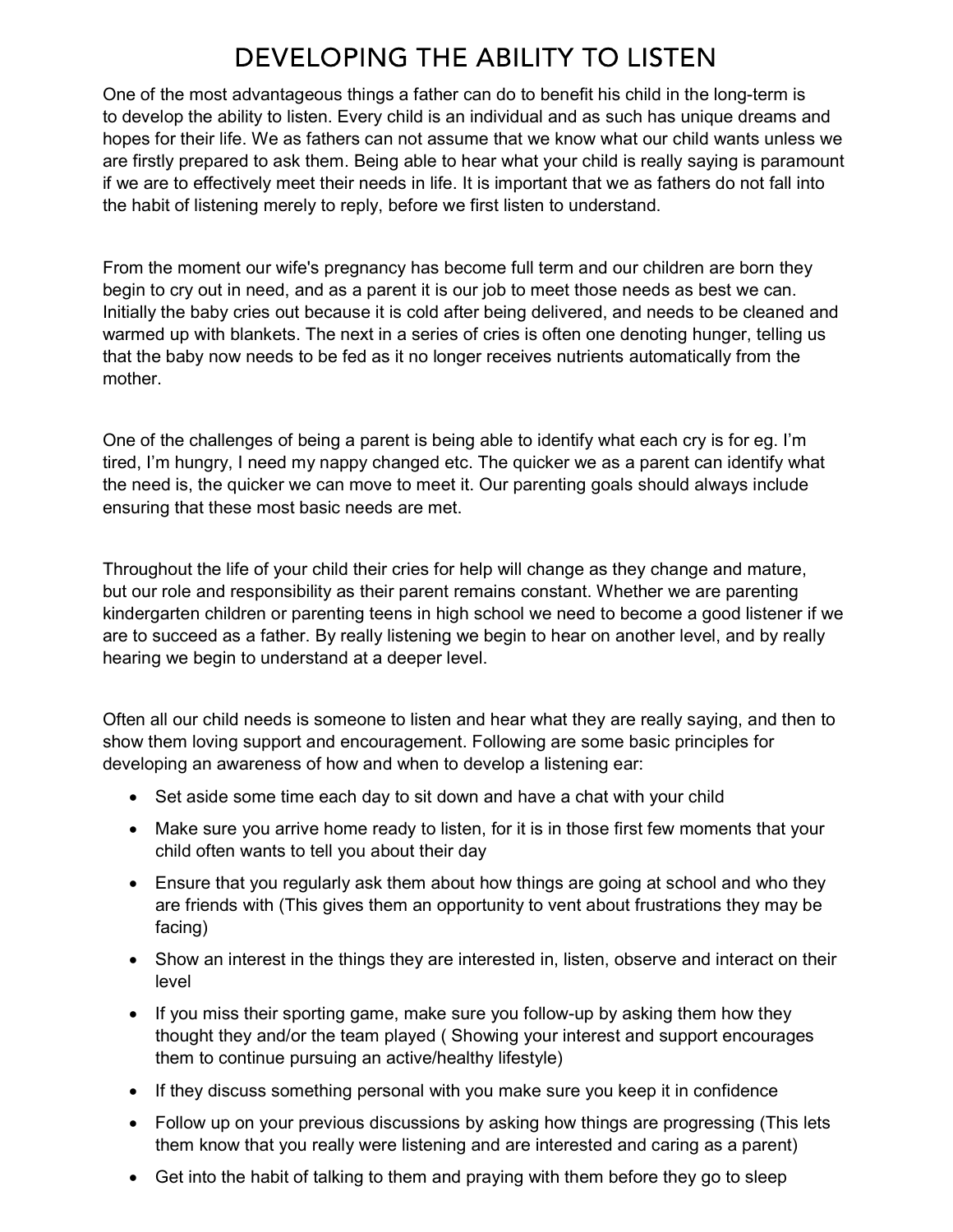Ask your child what they would like to pray for tonight (this often reveals what are the real issues they are concerned about).

Much of the relationship that is developed between a father and his child is built upon the foundations of love, trust and communication. The things that you do today, as you relate or fail to relate effectively with your child, will often determine your future relationship with them when they are adults.

Fathers who fail to communicate their love effectively through developing a listening ear miss an important opportunity to bond with their child at a deeper level. We should not be surprised that if we don't listen to them when they are children, they won't listen to us when they are adults. But fathers who develop a listening ear reap the benefits of a stronger and more fulfilling relationship with their children throughout life.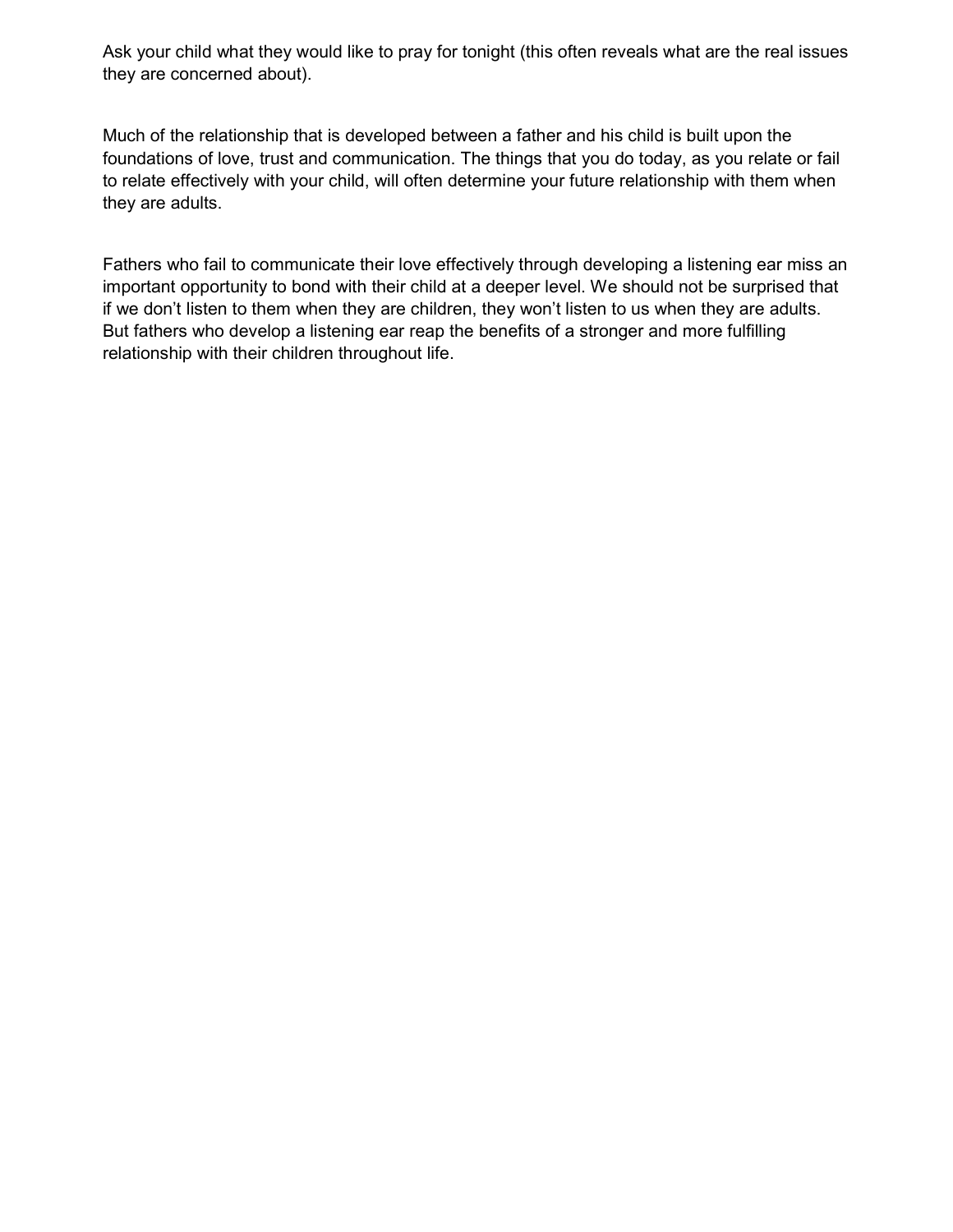## **5 BENEFITS OF TRADITIONAL MARRIAGE**

What is Marriage really? I have heard it said on numerous occasions by the younger generation "it's just a piece of paper", and therefore by extension 'not worth doing'. With so many people these days seeming to 'opt out' of the institution of traditional marriage, I thought it may be beneficial to explore some reasons why it may be advantageous for them to reconsider their stance on marriage. " But what are the real benefits of marriage as opposed to other lifestyle choices? Without doubt one of the most effective parenting tips I can give you is to seriously consider the benefits that marriage brings to a family. What follows are 5 simple but powerful reasons that sets traditional marriage apart.

#### Marriage instituted by God

Genesis 2:23-24

And Adam said:

"This is now bone of my bones And flesh of my flesh; She shall be called Woman, Because she was taken out of Man."

Therefore a man shall leave his father and mother and be joined to his wife, and they shall become one flesh.

As soon as God created Eve from one of Adams ribs He ordained that their union should be permanent, this was a natural reflection of a spiritual truth. Through the physical consummation of marriage Adam and Eve's union was already permanent spiritually speaking. Through 'marriage' God set in place a principle that laid a foundation for life on earth, a principle that would enable mankind to increase and prosper. Marriage between a man and a woman is the only physical relationship that has God's seal of approval.

#### Marriage is a vow before God

Ecclesiastes 5:4 When you make a vow to God, do not delay to pay it; For He has no pleasure in fools. Pay what you have vowed—

Everything we do in life is done in the sight of God. Marriage is first and foremost a vow that we make as a man in the sight of our creator and by choosing marriage we are following the principle that God set in motion. We also recognise and accept that as a father and the head of our home, we will have to give an account to God about how we conducted ourself in our marriage. As the leader of the home we are expected to rule wisely and with compassion and mercy, showing God's love to our wife and family. It is from God our heavenly Father that we must glean the wisdom and grace to become the best husband we can be, therefore it is vital that we continue to grow in our personal relationship with Him daily.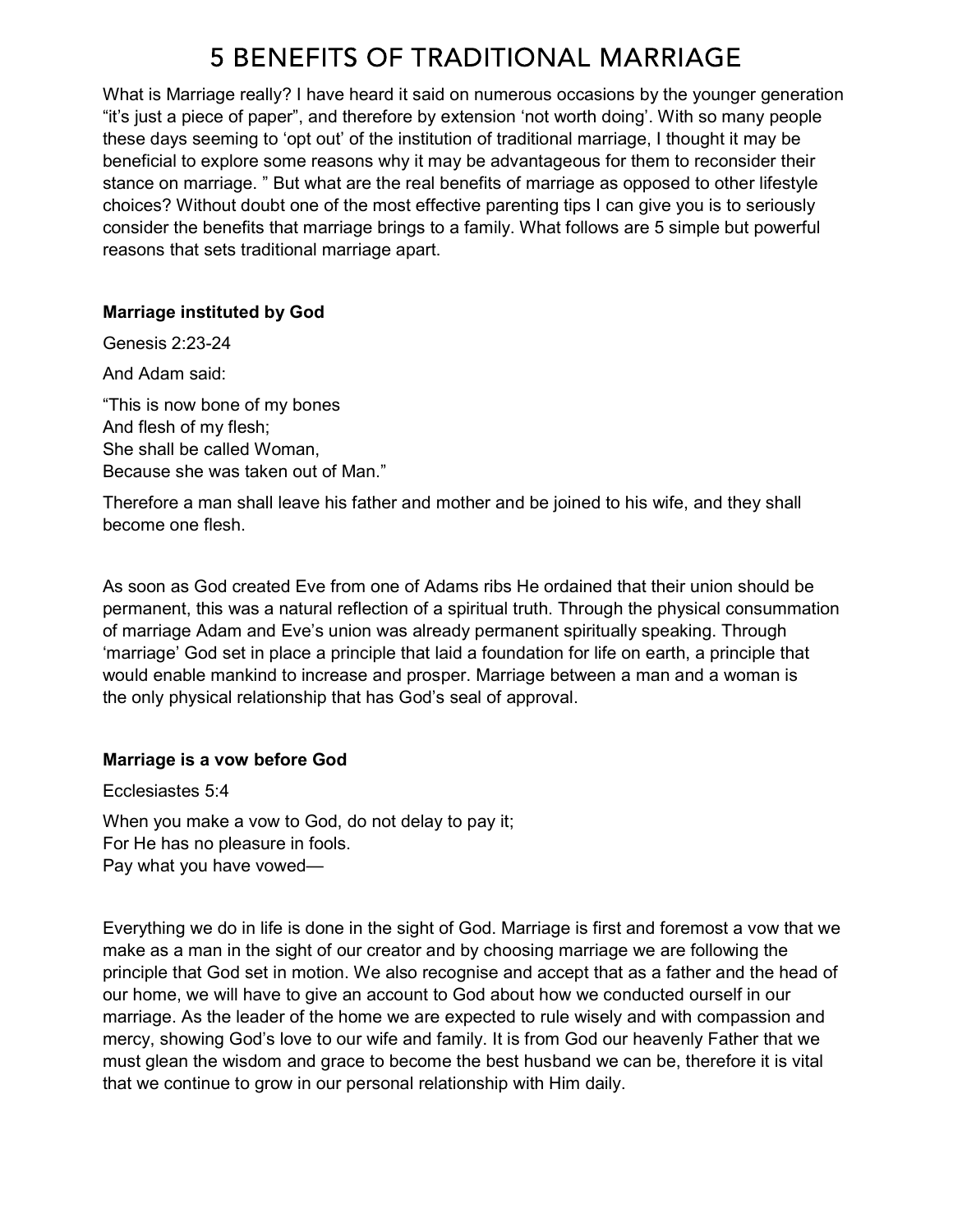#### Marriage is a vow between a husband and wife

Malachi 2:16

"For the Lord God of Israel says That He hates divorce, For it covers one's garment with violence," Says the Lord of hosts. "Therefore take heed to your spirit, That you do not deal treacherously."

As we stand before the minister performing the marriage ceremony as a couple we are declaring a solemn vow to love and care for each other for the rest of our lives. This vow entails laying down our own selfish desires to ensure that our spouse is put first in every aspect of life. When both Husband and Wife commit to this life of selflessness they give their marriage every opportunity to prosper and grow throughout their lifetime together.

#### Marriage is the foundation of family

Genesis 1:27-28

So God created man in His own image; in the image of God He created him; male and female He created them. 28 Then God blessed them, and God said to them, "Be fruitful and multiply; fill the earth and subdue it

Marriage is God's way of establishing a sure foundation for 'family' to grow and prosper in the earth. A married couple who love and are fully committed to each other are the perfect environment for bringing up children. Within the safe confines of 'marriage' children grow up feeling secure and loved, knowing that 'Daddy and Mommy love each other too!'

#### Family is the foundation of society

Psalm 103:17-18 But the mercy of the Lord is from everlasting to everlasting On those who fear Him, And His righteousness to children's children, To such as keep His covenant, And to those who remember His commandments to do them.

Even as 'Marriage' is the surest foundation for 'Family', so'Family' is the surest foundation for 'Society'. The stronger each individual marriage is, the stronger 'society' as a whole is. Every builder knows how important a strong and stable foundation is when they are constructing a house, if the foundation is strong then the house can stand the test of time. So many of the problems we face in 'society' today stem from the fact that the family unit has broken down, and that often occurs as a result of a marriage that has broken down.

Traditional marriage as set out by God in the Bible has a blessing and an empowerment from Heaven to be successful and fruitful. It has been instituted by God as a foundation for 'the family unit' on earth, a foundation that enables it to prosper. As individual families prosper so our society prospers, and we all reap the benefits of that stability.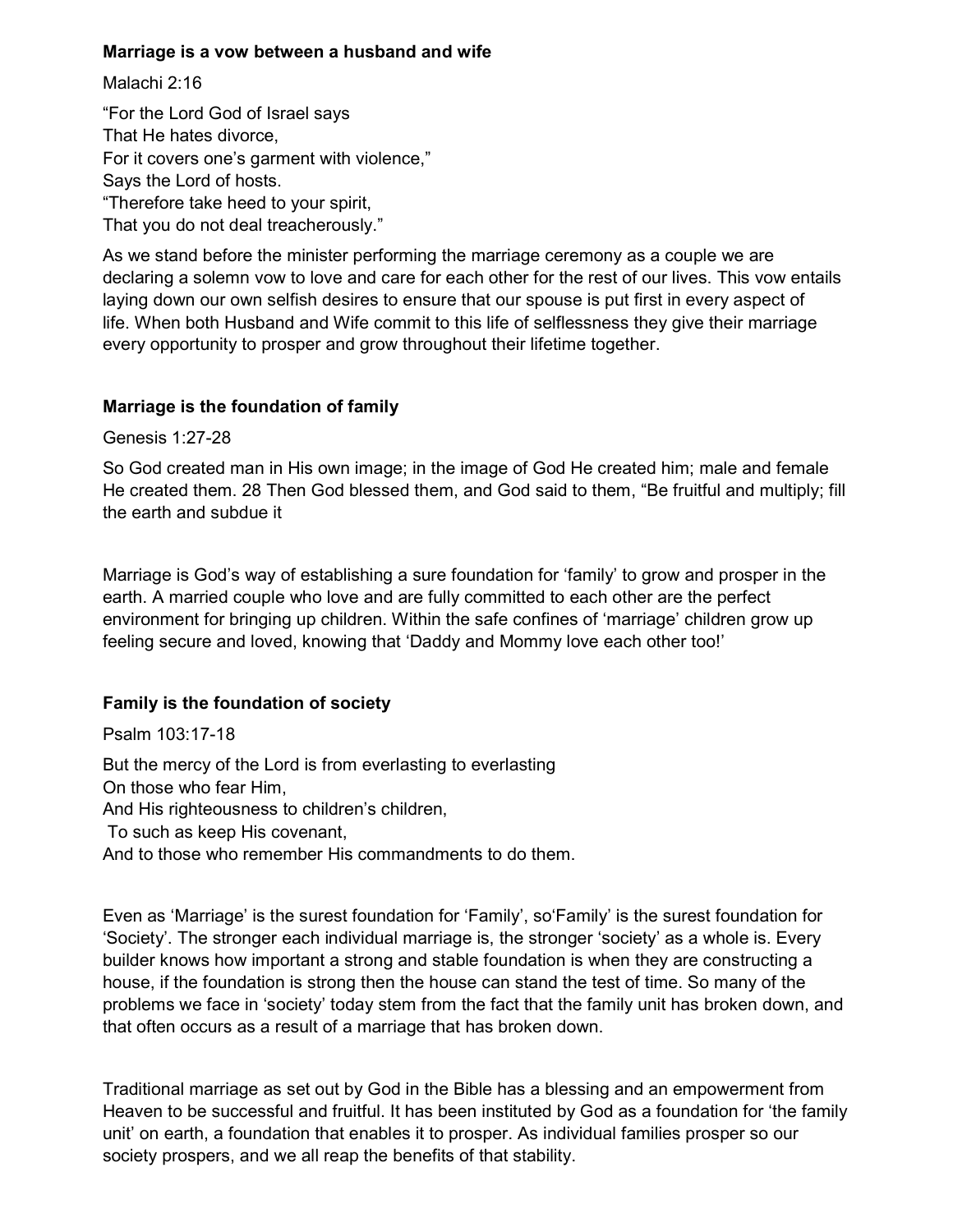## **IDENTIFYING YOUR CHILD'S STRENGTHS**

Ok you've become a dad, you have a child relying upon you for food, shelter and safety, but they are only the physical needs of the child. Have you considered that this little person has emotional, mental and spiritual needs as well? For your child to grow into maturity being well-balanced and prepared for the life ahead, we as fathers need to ensure that all areas of their needs are being satisfied. Ultimately every fathers hope is that their child will live a healthy and happy life and our role is to help as best we can to bring that to pass. It is important therefore to have a broad parenting plan that includes some of the parenting issues that we all face in life.

Even from the moment of birth they already have many character traits hard-wired into their identity and physical make-up, and these are some of the elements that make them a unique individual. Some have blue eyes while others have brown, some have advanced co-ordination abilities and may become athletes while others exhibit an aptitude to become a musician. Some children are shy and need lots of encouragement before they will venture out in society, while others are the life of every gathering and enjoy being in the limelight.

Understanding how each particular child is hard-wired is important if we as fathers are to be able to provide the correct stimulus required. It's no use shelling out for ballet classes when your daughter really wants to play soccer and score goals on a football field. Nor is it advantageous continually pushing your son toward sports if he prefers to play with a chemistry set and dreams of curing cancer one day.

But how can we know in which direction our child's gifting and abilities reside, so we don't continue to push them into areas they are ill-equipped to succeed in? I believe the answer lies in 3 main areas:

- 1. Communication
- 2. Observation
- 3. Trial and Error.

Communicating gently with the child and encouraging them to express the desires that are in their own heart is often a first step toward identifying areas of strength, although it may take patience and understanding to actually identify the real areas as opposed to the whims of childhood.

Observing your child as they play can also be advantageous in helping us identify natural abilities and aptitudes in certain areas. Some children excel at an early age in areas like computers or mathematics; some may show artistic flair in painting or an ability to speak confidently in front of crowds. All these are markers along the path that we as fathers need to follow to help us in finding our child's areas of gifting.

It's only through continual Trial and Error that we as fathers will be able to confirm that we have indeed identified the areas that will play a major part in our child's life. Exposing your child to a broad range of activities over the developing years gives fathers a statistically better chance of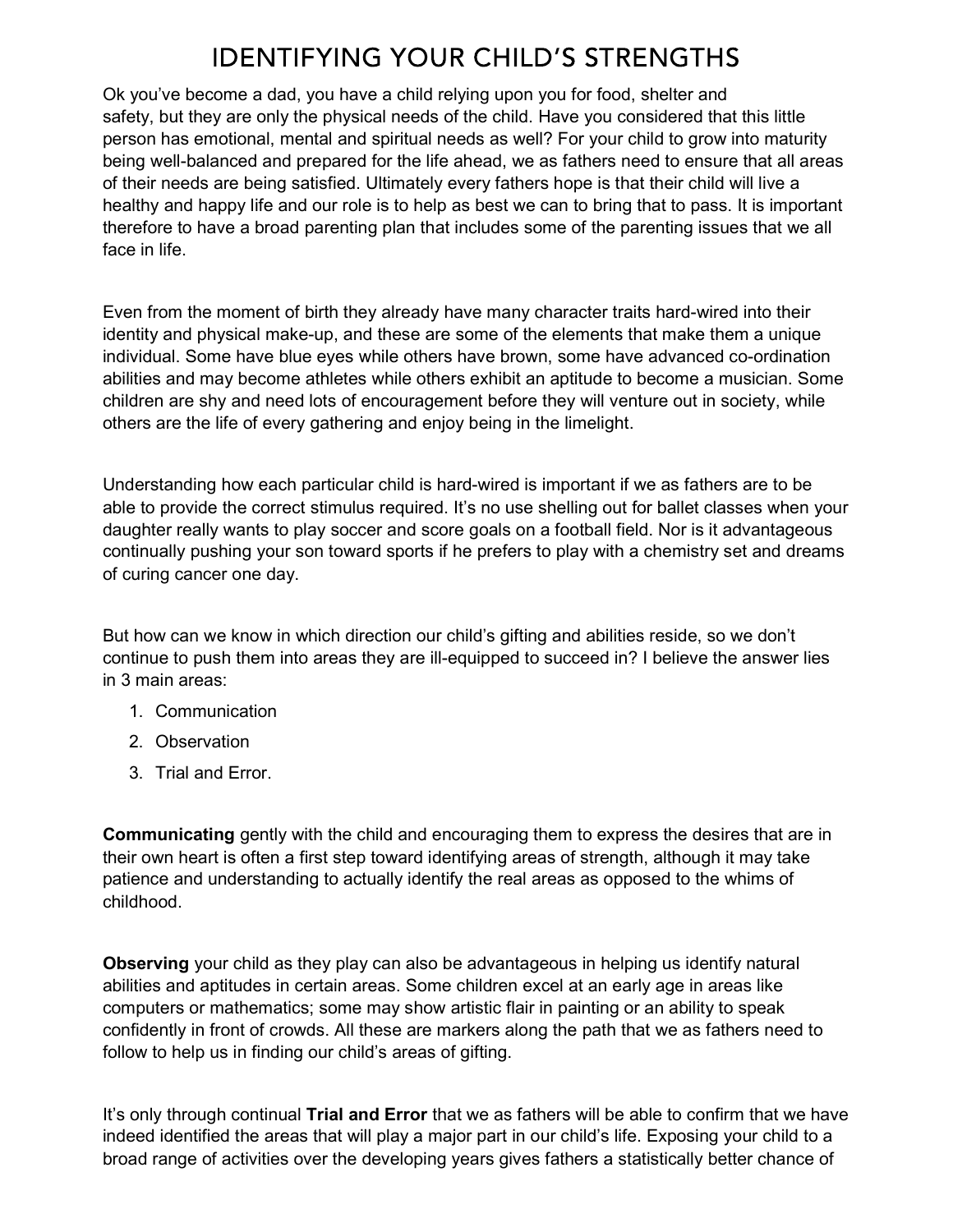identifying areas of gifting. This can often mean financial investments in football boots this year and buying a musical instrument next year, paying for a chemistry set or workshop or investing in a new computer program on Engineering.

By staying flexible in our own desires for their future roles in society we open the door for them to follow their own dreams and ultimately what every father hopes for is their child's happiness.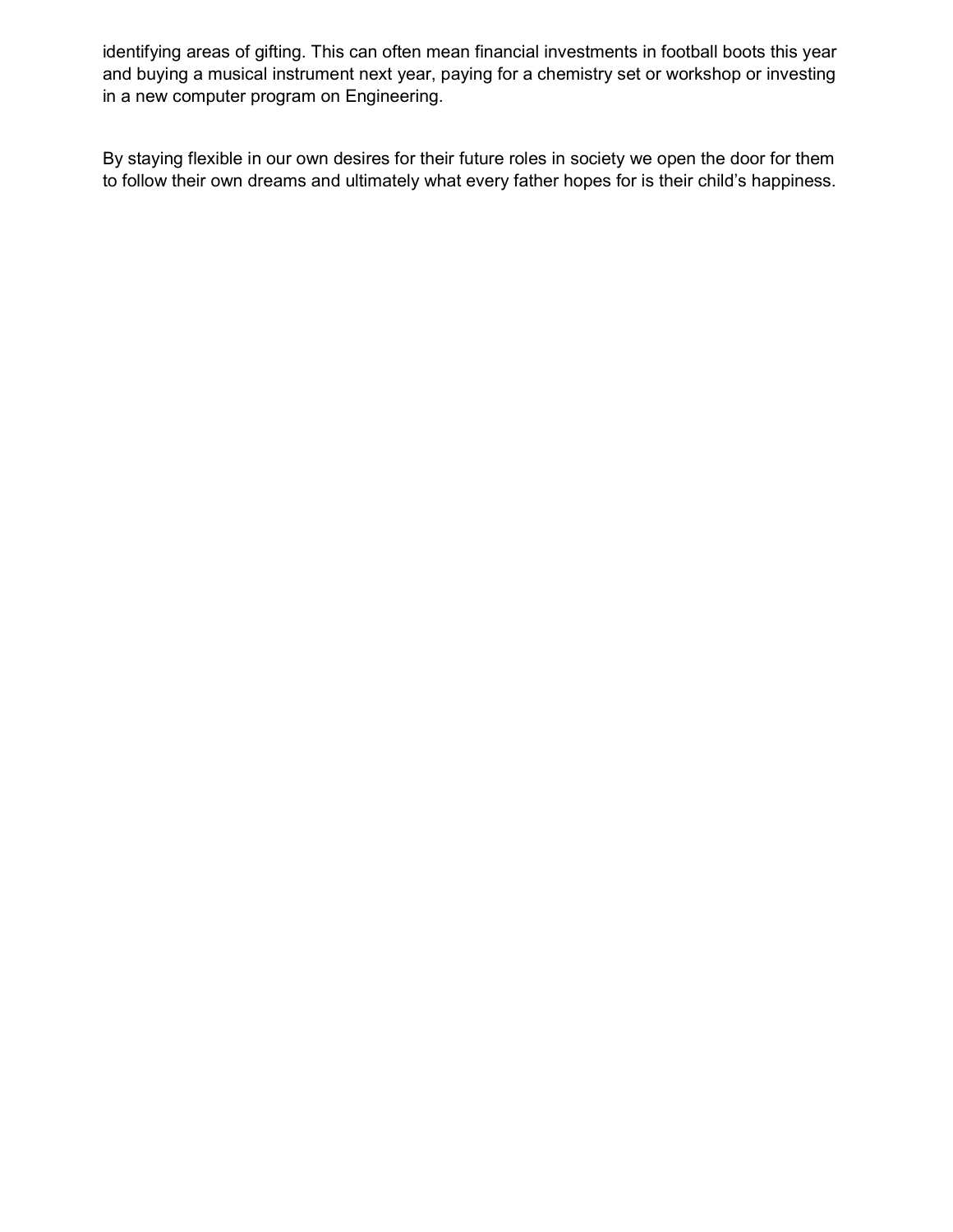## WHAT DID YOUR FATHER TEACH YOU?

Throughout life we receive information and learn from many different areas, and some of the most influential areas are from our personal relationships. The most influential relationships we have initially as a child are with our parents and especially with our father. Normally in his role as the head of the home we look to him, as the leader and mentor more than anyone else. It is from our father that we as men learn many of the attitudes and values of life, and these greatly influence who and what we become in our own life as men. We often use our father's life example as our parenting guide and his parenting methods as our own blueprint for fatherhood.

Now it is important to realise that for a number of generations the skills required for successful fatherhood have been on the decline within our society. I have written about this previously in the teaching called The Case For Change. We as fathers may need initially to decide whether we want to model our fathering role upon the example of our own father, or another male figure within our lives.

If you have had a great father and dear friend or even a good father who tried hard you should be able to glean at least some positive points from their fathering example. However there are many men in our society today who either had no father figure at all or one who lacked even the most basic skills, and in those cases you may want to look for another male figure to model your fathering from.

What did your father teach you? If he was loving and kind, supportive and encouraging then I would dare to guess that you share many of those traits in your own character today. But if your father was emotionally cold toward you or violent you may unfortunately still carry those negative influences within your life and find it difficult to 'connect' emotionally with your own kids.

It is from our fathers that we as men learn many of the concepts that we use in daily life. Concepts such as a healthy work ethic, showing respect for authority, protecting and honouring females as the 'weaker sex', standing up for what is right, helping those in need, taking care of your mates, and 'a fair go for all'.

I see that the lack of really good role models in our society as both a cause and affect of generations of decline in fathering skills. But it is also true that even the best dad will still have faults and failures, and we as men will need to be very discerning as to what to glean and what to leave behind from their example.

There is however hope for us all as men and fathers, and an example available for us to model that is without fault or mistakes. Jesus came to show us that we all as men have access to 'our heavenly Father', and that it is from Him that we need to learn the most important lessons in life. I have found that the insights and understanding that I glean from my daily Bible reading are a light in a dark place and both inspire and comfort me in my fathering role.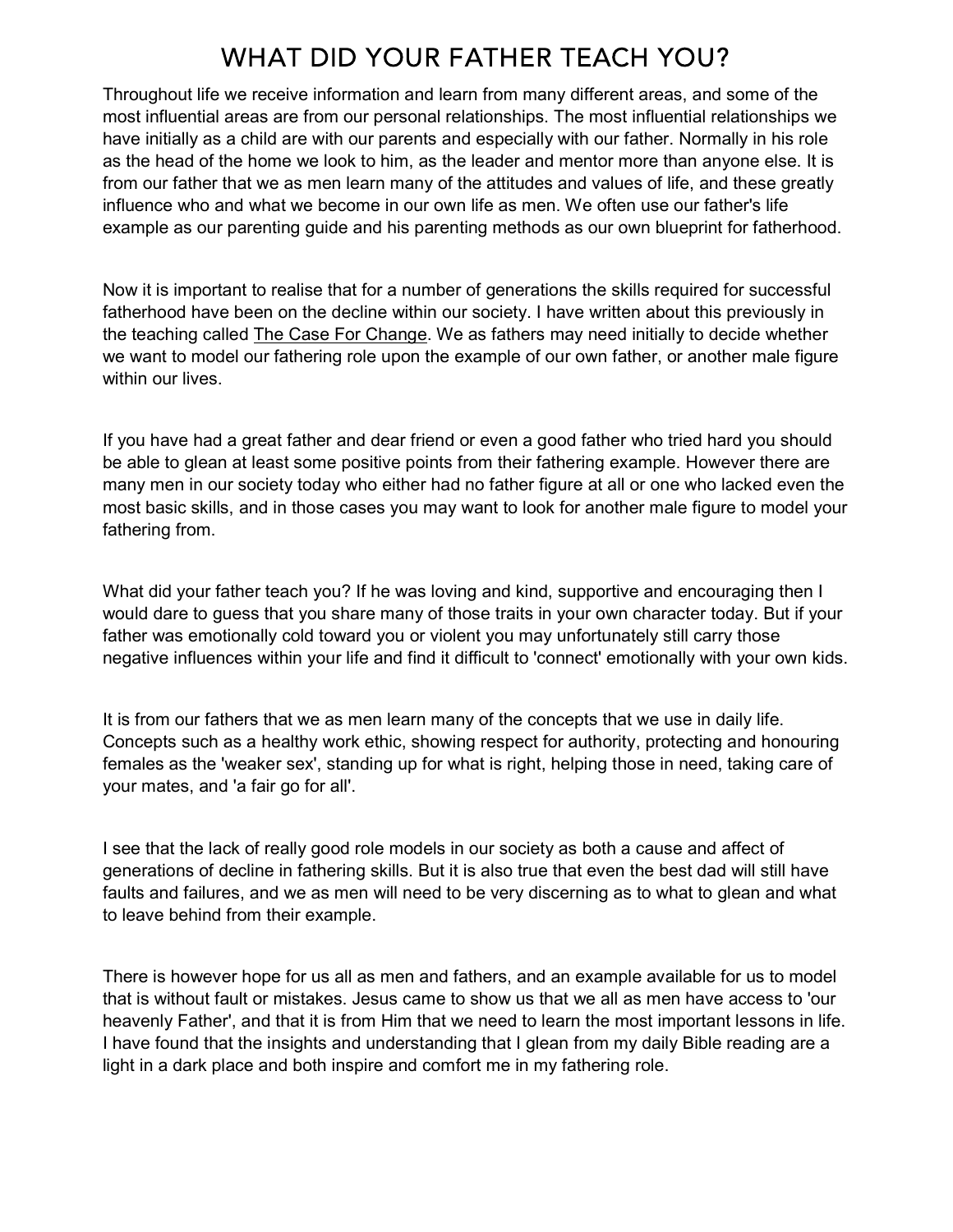### **FATHERS MAKING FATHERS**

Sometimes in life it's good to pull back a bit and look at the wider view. Like using a wide angle lens on a camera, it allows you the opportunity to see things that you might miss ordinarily, because of your proximity. Understanding how God sees our role as fathers today requires us to look from a historical perspective of how God dealt with mankind from creation.

God has always had a parenting plan. It began in the Garden of Eden and will continue throughout all eternity. When God formed Adam from the dust and breathed life into him, he created him with an inbuilt ability to have children; this of course was designed to be through intimacy with his wife Eve.

God our heavenly Father created Adam the first earthly father, with the ability to have sons who would grow and also become fathers in their time. A natural cycle was begun in Eden that we are now part of and which will continue into the future.

Unfortunately in our modern society we see that not every man who fathers children biologically actually takes up his responsibility and role as a father to raise his children in the right way, and sometimes not at all. Providing the seed for children without actually taking responsibility for the child that you have created would, in previous generations, have been seen as shameful and dishonourable, but is almost common place today. Whether we are raising boys or raising girls, doing our best as single parents or Co-parenting, we as the child's father need to be present in their lives.

There are also many men who honestly desire to do the right thing and raise their children, but are hindered or even prevented by divorce or separation from their spouses. It is also very apparent that many men find themselves in extremely difficult situations, when the tremendous love they feel for their children is restricted from flowing freely.

Men have a God given ability and drive to create the next generation, but without the guidance and wisdom of our heavenly Father I ask the question what will the next generation be like? God originally created Adam in His own image, but after Adam and Eve fell into sin and left the Garden of Eden, the bible reveals that Adam had children in 'his' image, a fallen image and poor reflection of God's original creation.

Our own children like us are born with a fallen nature, and a potential for both great good or terrible evil. How important then is it for us as fathers to guide them on the right track in life, so that their lives do not become a shipwreck on the rocky shores of life. Even the best hopes of fathers can be lost if they are not provided with the right resources and wisdom to guide their children.

Have you ever played Chinese whispers? It's a game where you line up about ten people in a row and whisper a message in the ear of the first person and ask them to pass it on likewise to the second and so on. By the time the message reaches the tenth person it is often very funny to see how the original message has been changed.